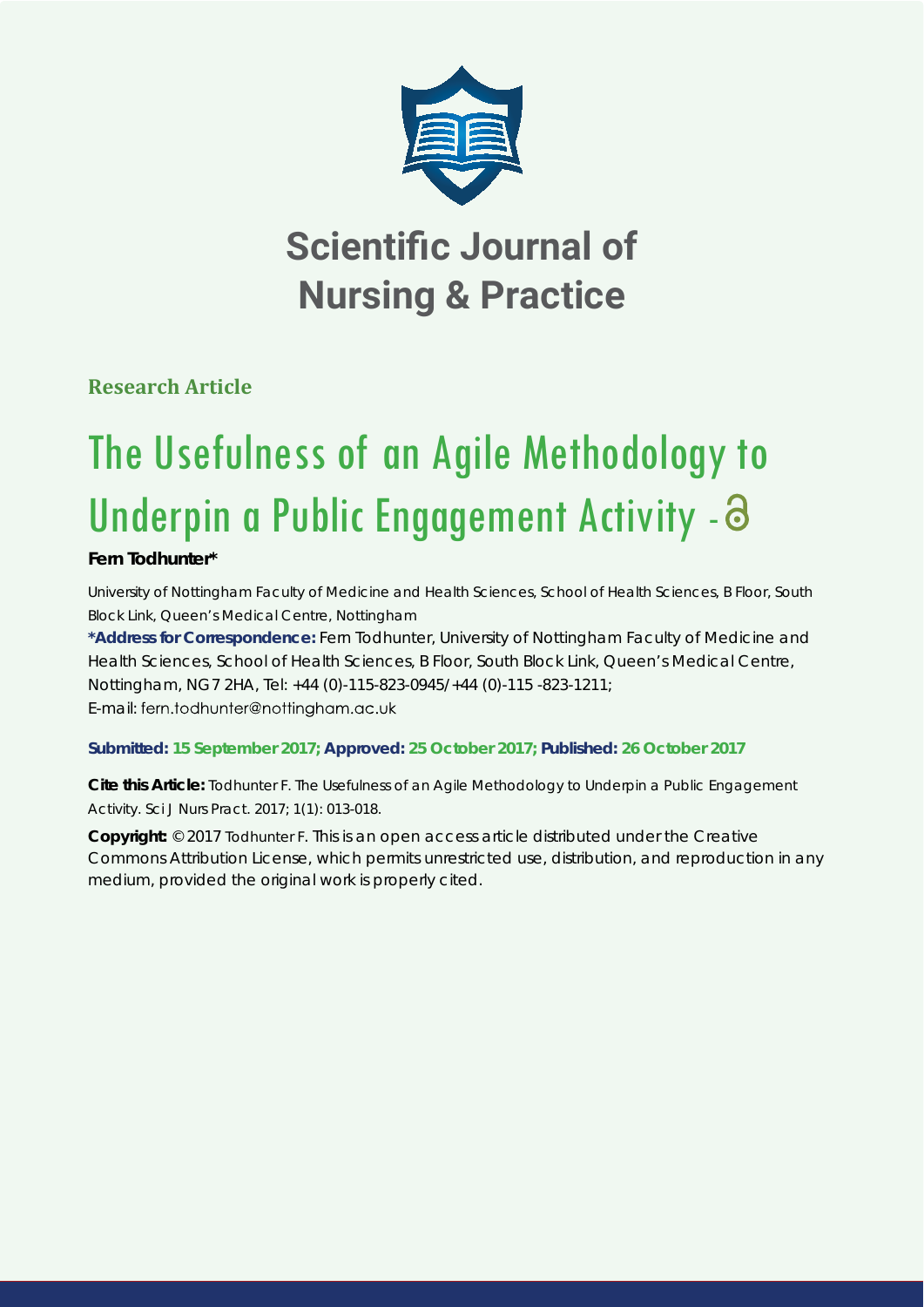#### **ABSTRACT**

This conceptual paper reports on a synthesis of agile methodologies to plan, organise and deliver a health focussed public facing event held at a United Kingdom University. The scope of this work shows the opportunities for nursing, midwifery and physiotherapy educationalists, students, practitioners and expert service users to effectively collaborate beyond their usual settings. Agile is a way of working which offers flexibility in planning, decisions and actions. A review of the literature highlights its popularity with large organizations where uncertainty is predominant. In contrast, the absence of proven integrity has attracted criticisms of its adoption. The opening section sets out the characteristics of an agile method. This precedes application of two specific frameworks and the reported outcomes. The evidence shows the value of agile to underpin project design and management.

Keywords: Agile Methods; Project Management; Team Work; Reflection; Interaction

#### **ABBREVIATIONS**

UK: United Kingdom; DNA: Deoxyribonucleic Acid

#### **INTRODUCTION**

The adjective agile conjures up movement and responsive action. In this paper its dexterous features show its transferability from what can be seen as observable physical elements, to an ontological way of working through reflective thoughts and dialogue. An agile method is an iterative structure whose flexibility enables incremental changes at any stage of a project. The core principles are the emphases on human interaction, contextual knowledge and the required skills sets to plan a project's journey and deliver a successful outcome. Projects benefit from structured plans, but these may be linear in design with little wriggle room for deviation. An agile approach offers a project leader and their team the opportunity to review, revise and re-direct decisions and actions at any given time. These attributes are recognisable to healthcare practitioners when planning and revising a programme of care. In sum agile describes the reflective processes that conscientious designers will consider before, during and after development. Agile does not offer solutions to errors, but the engagement processes do help the prevention of mistakes before they occur.

#### **ORIGINS AND EMERGENCE OF AGILE**

Originating from the Japanese networking culture and lean manufacturing processes in the late 20th century [1], the concept of agile offered a critical review of workforce hierarchies and levels of efficiency and competent production. In contemporary organizations there is a required dexterity for success in markets subject to change and unpredictability. This is a workforce that can respond to change, with good communication at all levels, engage in professional development and implement a distributive leadership approach. The first citation is an example of how the application of these principles actively support responsive and evolving organizations' approaches towards their goals [2]. For the project lead the personal outcomes are both cognitive and behavioural; understanding the immediate and wider context, valuing human contribution and team effort, and postproject reflection on success for future activities [3-4]. For the agile team it is important that each member understands both their roles and those of their partners [5]. Agile applications therefore require lateral cross-sectional consideration rather than linear thinking. At the heart of agile are opportunities for dynamic adaptation and the ability to cope with changes in timely manner.

Agile methods are well established in industry, business, commerce and the information sectors [6-7], and in healthcare and higher education [8-10]. An agile method is the choice for public facing projects which reflect the design and development of an idea into a completed product. Projects involving the general public require care and attention to a wide range of issues such as risk assessment and a safe environment. The agility embeds the notion of constant review of progress, but with enough flexibility to allow for innovative thinking, problem solving and critical reflection. In industry, the agile paradigm commences with the premise that the customer has a clear idea of the outcome and the product design. In healthcare, the versatility of an agile method at different and often complex organizational levels, is a competent way to review and revise need against available provision. For example, seasonal responses to health need require altered decisions and actions for patient care. Crucially the iterative characteristic supports synchronisation of the range of actions and the time frame for delivery. Blake and Gartshore's [10] study of healthcare workplace wellness shows the iterative structure of agile for emergent planning and responses. The philosophy of agile reflects people-management soft skill sets of interaction, teamwork, trust, openness and honesty. Agile is therefore dependent on the willingness of the team to engage, adapt and change direction. Studies emphasizing the value of agile soft skills [11-12] show their transferability across a range of contexts. In higher education, disciplines such as nursing, midwifery, medicine and physiotherapy incorporate soft skills into teaching and learning about professional accountability and responsibility. This is especially important as students on these courses will be working with vulnerable populations whose circumstances are often uncertain and subject to change.

Agile is not without its critics. In agencies where tasks and rulefollowing lead to precise outcomes, the introduction of opportunities for individual interpretation creates uncertainty [13]. The transient conditions of agile and its distributed opportunities do not sit well in rigid organisational mind-set custom-and-practice cultures [14]. The scientific effectiveness of agile is at best based on empirical persuasion. Established literature casts some reasonable doubt on the conceptual leaps and uncertainties that an agile structure creates [15]. A more recent criticism has been levelled at its single application to team work and collaboration [16]. This is to disadvantage those where the creative genre and productivity emerges through solitude and isolated practice.

#### **APPLICATION OF AGILE**

The citations reflect long term initiatives, multiple directions and cultural shifts in ways of working. The attraction of agile for this project was its culture of Blake and Gartshore's [10] model of a 360-degree rotational, horizontal and vertical thinking, planning and doing (See figure 1). Human factors such as reflection, organisation, communication and attitudes are crucial for a successful project outcome. In an increasing competitive market, Universities need to consider innovative ways to engage with future learners. The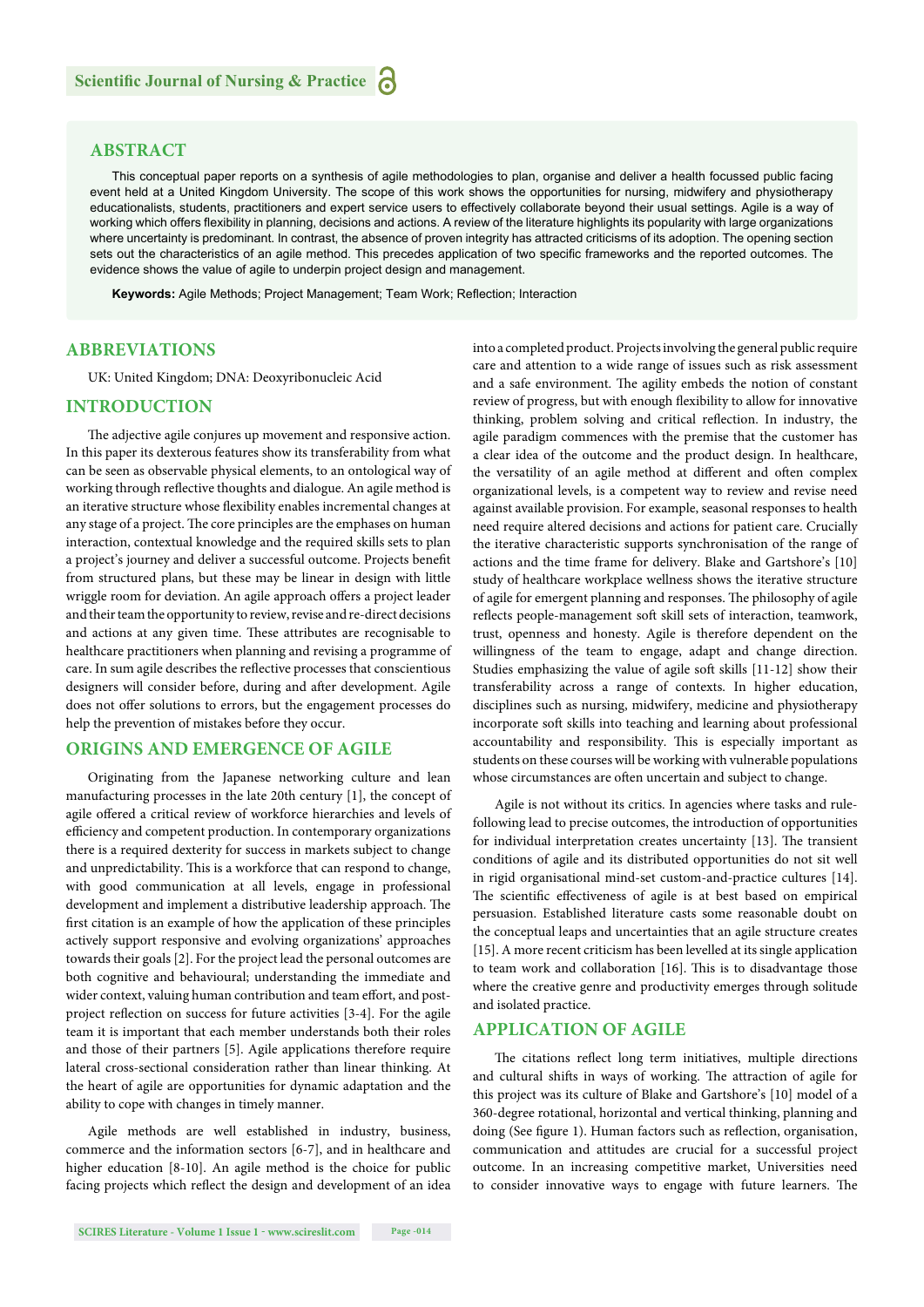| <b>Agile Factors</b><br>Birkinshaw (2012) | <b>Application</b>                                                                                                                                                                                                                                                                                    | <b>Agile Direction</b><br><b>Blake and Gartshore</b><br>(2016) |
|-------------------------------------------|-------------------------------------------------------------------------------------------------------------------------------------------------------------------------------------------------------------------------------------------------------------------------------------------------------|----------------------------------------------------------------|
| Using peripheral vision                   | Assessment of insurance and indemnity<br>Marketing the event<br>Securing corporate signage<br>Engaging with procured suppliers<br>Liaising with the Estates team on location and<br>space<br>Risk assessment activity                                                                                 |                                                                |
| Encourage dissent                         | Invitation for innovative ideas<br>Encouraging ongoing review and appraisal<br>Recognising and developing new expertise<br>in the student volunteers                                                                                                                                                  |                                                                |
| Experiment                                | Balancing demonstration of professional<br>competence with public hands-on activities<br>for health conditions and circumstances<br>Selection of a marquee to promote an 'Event<br>in a Tent' as an alternative to a building.                                                                        |                                                                |
| Simplify and flatten                      | Recognition of different types of expertise<br>and experience, irrespective of staff grade<br>and student status<br>Dissemination of actions and decisions<br>records<br>Openness and transparency<br>Training for Student Ambassadors to lead<br>and showcase their emerging knowledge<br>and skills |                                                                |
| Act quickly and active<br>waiting         | Working with procured suppliers<br>Securing funding to underwrite the event                                                                                                                                                                                                                           |                                                                |

organisation of a wide-scale public engagement event requires careful consideration about a range of situations using the above facets.

The 2017 University of Nottingham Wonder Fun Day took place on the campus in June with 7,000 people visiting the events. One of the main attractions was the School of Health Sciences' Making a Difference to People's Lives' marquee. The School is situated within the Faculty of Medicine and Health Sciences. As a provider of courses for Nursing, Midwifery and Physiotherapy and Rehabilitation Sciences, our student population is drawn from across the globe. Our world-class practice-driven learning reflects professional accountability and public expectations from the outset. Showcasing excellent teaching and learning triggers not only interest in higher education aspirations, but also public trust in our governance-based approach to healthcare. Public engagement events are an opportunity to show how healthcare students make the safe transition from learner to registered practitioner; a principle embedded within recent English healthcare education policy [17].

Birkinshaw's [18 page 40] agile structure defines and classifies five pragmatic factors for the agile practitioner as a project leader and team member. These are:

- Using peripheral vision anticipating and engaging with areas within and beyond the usual locality
- Encourage dissent accept challenges and encourage alternative views
- Experiment use a new opportunity to test fresh ideas
- Simplify and flatten networking amongst and developing a community of talents irrespective of grade
- Act quickly and active waiting time and speed balanced with foreseeing opportunities at a later point

This is a combination of knowledge and skills, cognition, behaviour, personality traits and the ability to adapt. The development of the activities for the Wonder event commenced 8 months earlier. This was a unique experience for a new team who knew each other, but had not previously worked together. The core team membership was a Project Leader who is a Nurse Academic, an Events Manager, an Education and Student Experience Manager and the Deputy Head of School. The latter was the strategic advocate between the team and the Faculty Executive Board. It was important to be clear about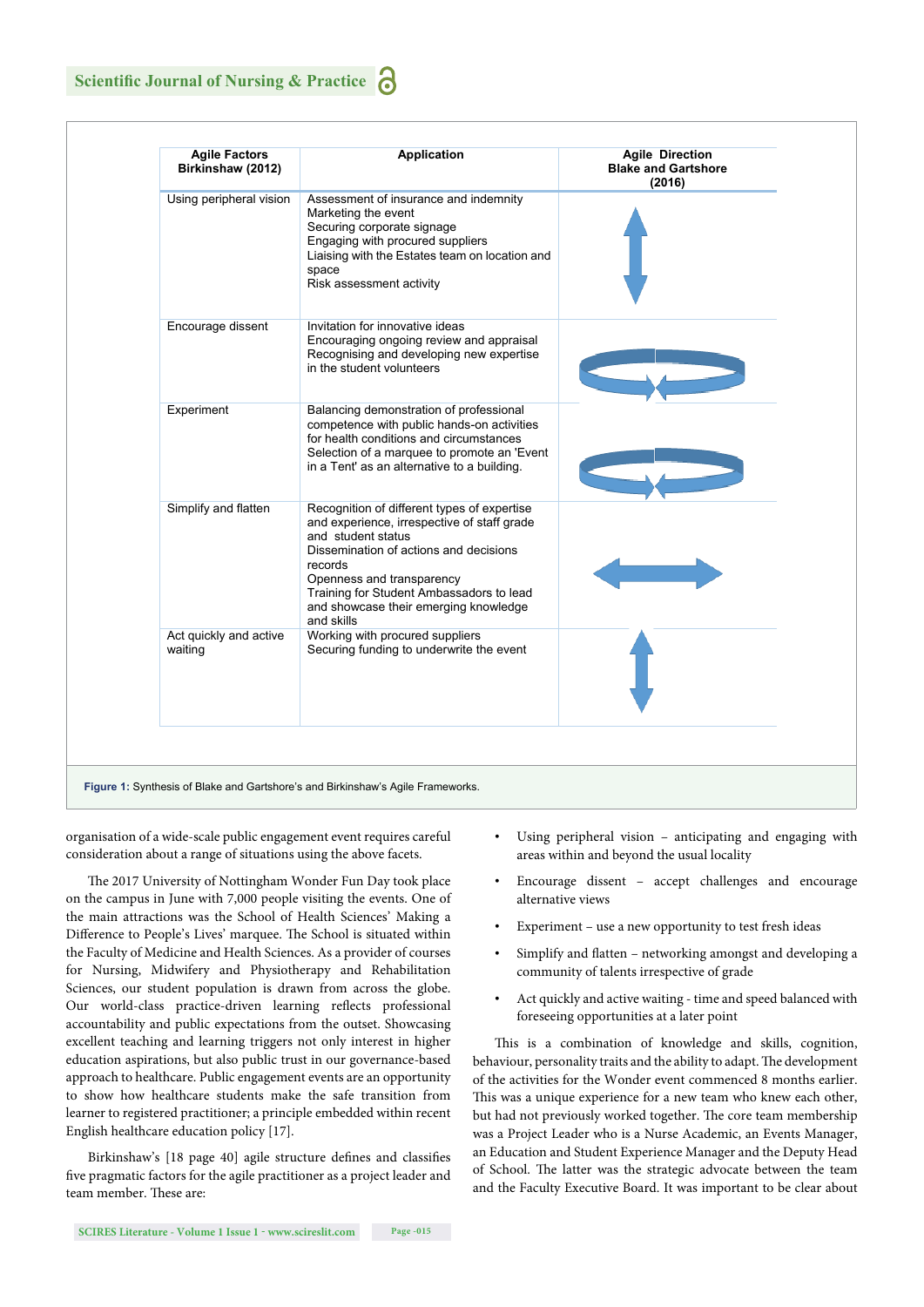the specific achievement, but consider room for manoeuvre and adjustment. Staff and students were asked to submit ideas that would trigger curiosity-driven interest, be appropriate for an open event and be professionally sensitive. Some healthcare activities transfer neatly across to public participation. For example, the anatomy and physiology related to learning how to take a pulse and a blood pressure. Likewise the opportunity to make DNA out of candies or stepping into the role of a midwife within a simulated Birth Centre (See table 1). This was an opportunity to demonstrate the importance of an evidence-based knowledge and skills in students working towards professional registration.

47 educationalists, practitioners, students and expert service users volunteered to participate in the event. The required risk assessment included attention to fire prevention, moving and handling considerations and the management of lost children; all of which have UK state governance frameworks as a point of reference. Action and decision meetings between the project team took place at two monthly intervals and were documented and disseminated for review. These were interjected with e-mails and telephone contact to assess progress or otherwise. Informal discussions were followed up with written e-mails to relevant parties. Staff, students and expert service users were actively encouraged to voice any queries. This proved to be beneficial to the team and the wider organization. For example, members of staff suggested additional ideas related to risk assessment. These ideas were then adopted by the University as policy at strategic level. Funding to underwrite the chosen activities came from a successful application to a philanthropic body within the University. The successful application for a 25m x 10m marquee generated additional space for more activities and safe movement around the location. This added a further creative dimension of healthcare practice under canvas and was subsequently billed as an 'Event in a Tent'.

The University of Nottingham facilitates Student Ambassador training which encourages learners to become involved a in a variety of work-based events. These occasions introduce the culture of work beyond University life. Employers recognise such activities as useful for embedding the agility in soft skills for planning, problem solving, developing solutions, obligation and reliability. Giving the healthcare students the opportunity to lead the communication in the Wonder events was a fun and subtle, but powerful way to promote creative thinking and professional development.

Figure 1 sets out the Wonder event activities. The range shows the opportunities for safe student-led simulation. The 1300 visitors to the marquee were from a broad cross section of the public reflecting the local Community, current staff and students and our alumni. Providing tasters of nursing, midwifery and physiotherapy stimulated public curiosity across a broad age spectrum. Figure 2 is a synthesis of Blake and Gartshore's [10] framework and Birkenshaw's [18] five agile dimensions applied to the Wonder event planning and development stages. The left column shows agile factors mapped in the middle column as a series of decisions and actions. The iterative structure in the third column signposts the direction of the decision making. The vertical arrows show a two-way linear direction for governance business decisions and actions with deadlines. In contrast in those areas where creativity and experimentation were required, the circular flow reflects the trail of ideas. These manifest as the final activities in Figure 1. The horizontal arrows reflect the flat networking and communication structures and the soft skills of obligation, openness and transparency. The photographs taken on the day (See

figure 2) show some of the team preparing their stands and examples from the range of health activities.

#### **FEEDBACK FROM THE TEAM AND THE GENERAL PUBLIC**

The narratives below are feedback from the team and visitors to the Wonder event. These comments show the value of investment into a particular way of working and concur with previous successful applications. Agile supported the shaping of ideas into activities for the Wonder project delivery.

"It's the University's flagship piece of outreach into the community so I am happy to be a small part of it."

"I really enjoyed seeing a different demographic on campus and working with children, families and people of all ages. It made me feel part of the bigger University family - lots of faculties, staff and students all working together to achieve. I found it really engaging and positive."

"The event was inspiring. Residents from the local area, who had lived here for going on 15 years had 'never dared' come onto main campus, sticking to the lake and park areas. After the event they feel more comfortable seeing what else the University has to offer and more broadly what Higher Education could possibly do for them. Such a wonderful experience."

"Amazing! Great activities for children to engage in. Thank you!" "We loved it! Back next year."

#### **THE WIDER INFLUENCE OF AGILE**

In health settings the seamless handling of care reflects the agile practice of referrals and consultation with relevant experts. Similarly in higher education, agile offers opportunities for individuals to step on and step off at specific times. From the outset this was important as individuals could focus on specific Wonder activities, knowing that other aspects of their workload were not being compromised. The outcome was consistency, enthusiasm and the prevention of project fatigue. A further benefit from agile is the flexibility it offers to assess discrete detail about progress. This ensured that local operational plans aligned with strategic expectations. Its feedback and feed-forward structure helped the proactive process of "early and often" sharing [19 page 317]. Sharing small successes also increased expressions of interest in participation. In turn these additional interactions led to new ways of thinking and wise decision making. The healthcare students reported an expansion in their repertoire of experiences, knowledge and skills.

#### **CONCLUSION**

This paper has discussed the usefulness of an agile approach to develop a public engagement activity. Its critics cite speculation and the absence of an underpinning theoretical foundation. In contrast, for this project, the multi-dimensions of an agile approach actively encouraged unpredictability whilst fostering creativity, attention to governance structures and an open and transparent work culture. This concurs with papers reporting a favourable application. The flexible strength of agile was demonstrated in the incremental journey towards the Wonder event and the contributions of the dynamic team. The outcome was a day of health-related discovery and learning for the general public. For students, an agile method offers opportunities to promote professional skills and knowledge. These attributes are the core tenets of healthcare delivery.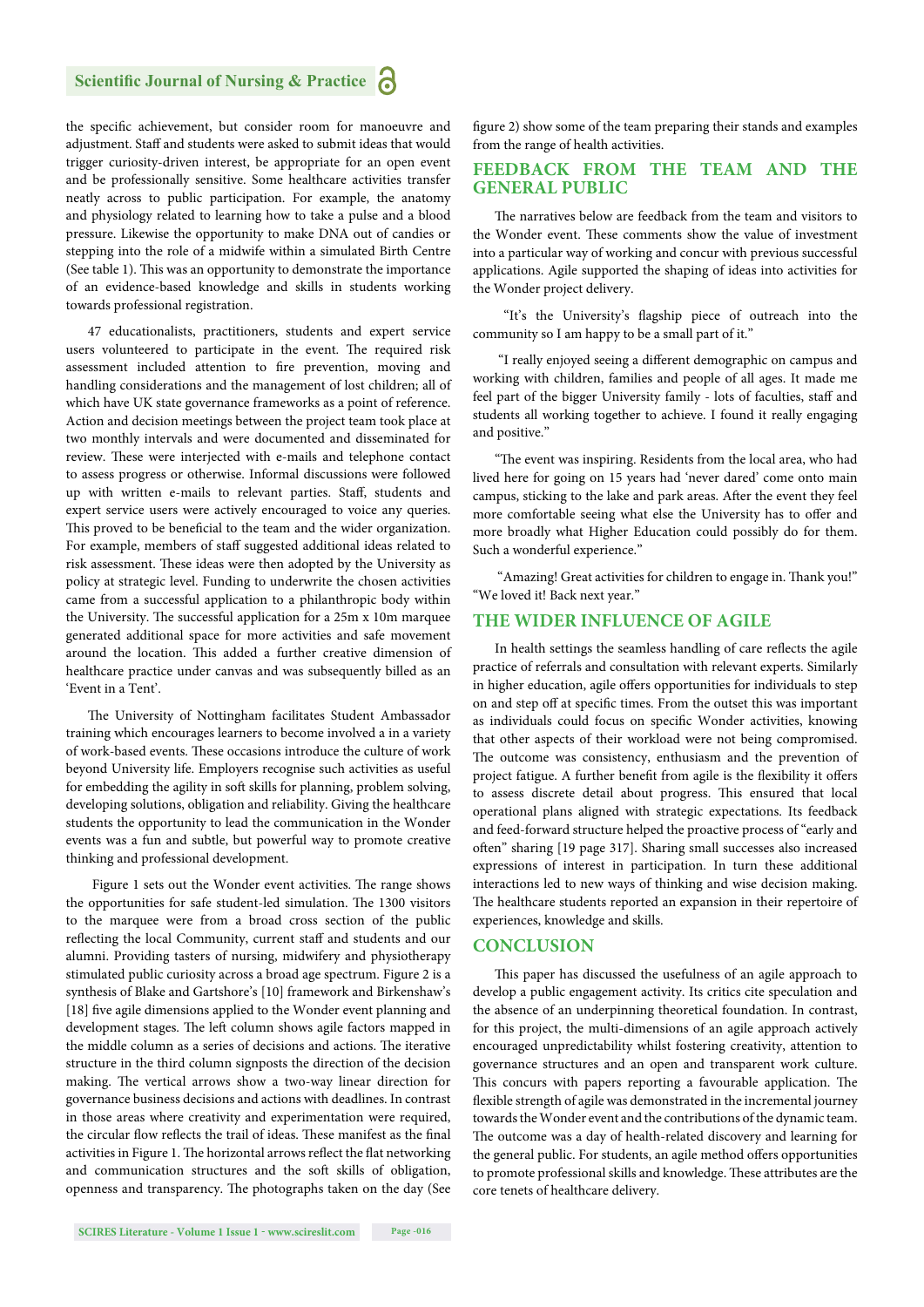## **Scientific Journal of Nursing & Practice**  $\bigodot$



**Figure 2:** The Marquee and Some Members of the Wonder team. Photographs reproduced with kind permission from the University of Nottingham, United Kingdom.

| Table 1: School of Health Sciences' Wonder Fun Day Activities.                                                            |                                                                                                                            |                                                                                                                       |  |  |
|---------------------------------------------------------------------------------------------------------------------------|----------------------------------------------------------------------------------------------------------------------------|-----------------------------------------------------------------------------------------------------------------------|--|--|
| <b>Promoting the School of Health Sciences</b><br>Course and study information. Examples of students'<br>academic work.   | <b>Physiotherapy and Rehabilitation Sciences</b><br>Test your strength and balance                                         | <b>Mental Health and Wellness</b><br>Use your mobile to zap the QR Code on our<br>interactive poster                  |  |  |
| <b>Biological Sciences</b><br>Making candies Into DNA                                                                     | For Children:<br>"When I grow up I want to be a" Put on a<br>uniform and become a Nurse, a Midwife or a<br>Physiotherapist | <b>Learning Disability Nursing</b><br>Making sure no one is left behind. Makaton signing<br>for beginners             |  |  |
| <b>Biological Sciences</b><br>Find out how the heart works. Learn how to take<br>pulse and blood pressure<br>measurements | <b>Children's Nursing</b><br>Health promotion and keeping you well. Hidden<br>sugars in our sweets and treats              | <b>Adult Nursing</b><br>What you can do in the event of an emergency. Learn<br>how to do CPR, treat a burn and a cut. |  |  |
| Midwifery<br>The Lakeside Birth Centre<br>The delivery experience in a simulated labour ward.                             | Biological Sciences Viscosity - Find out what<br>happens when the body is carrying too much sugar<br>on board              | <b>Health Promotion</b><br>Find out about happy health, fats, carbohydrates and<br>everything in moderation           |  |  |